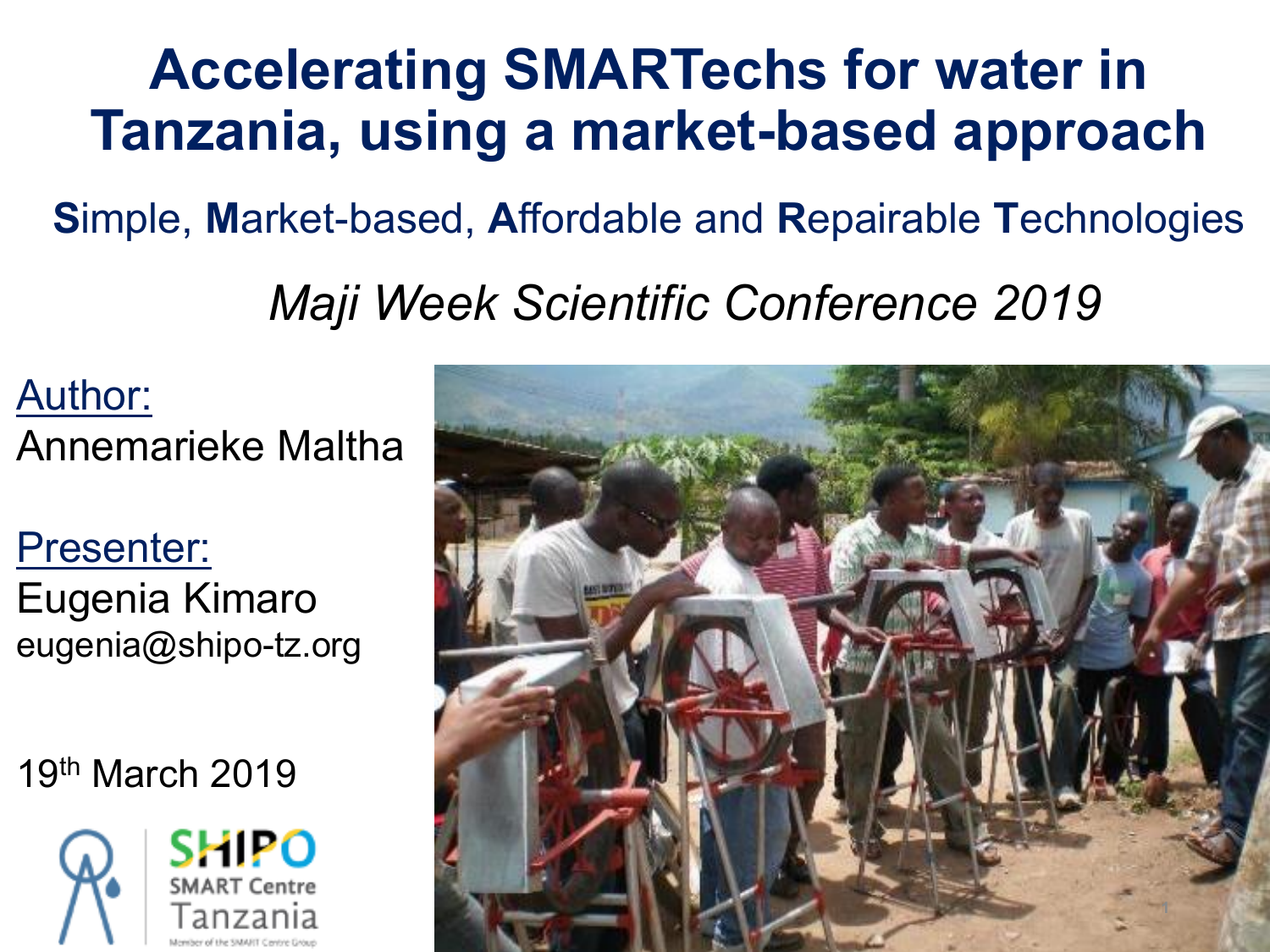#### **Index**

- 1. Background
- 2. Objectives
- 3. Methodology
- 4. Capacity and Achievements
- 5. Results
- 6. Challenges
- 7. Next steps
- 8. Take-home messages **2**<sup>2</sup>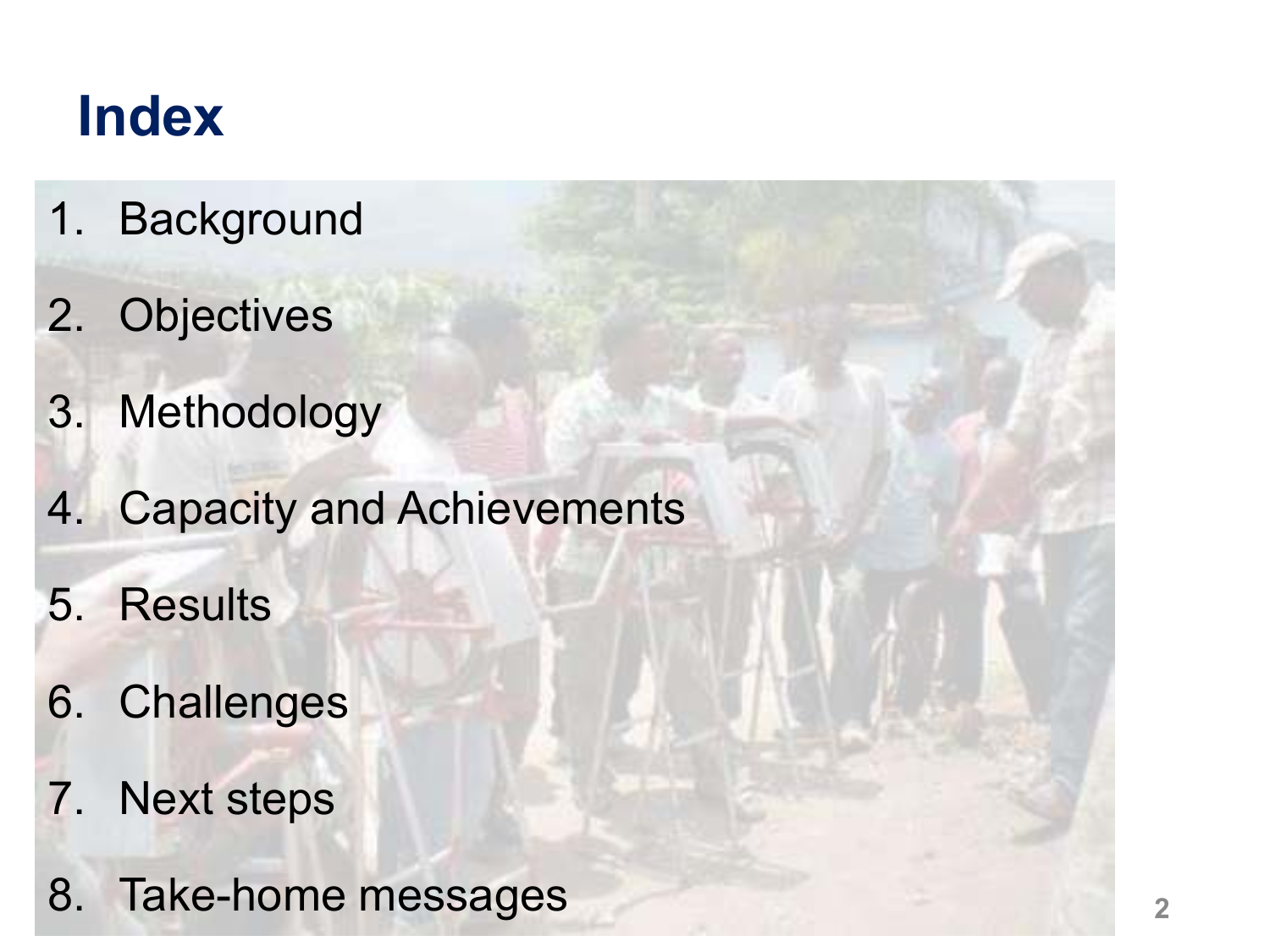#### **1. Background Challenge: Reaching SDG 6 in rural areas**

- Machine borehole for 250 people. Capex **\$30 /capita** 

- Village of 80 people. Capex convent. system = **\$100 /capita** 

#### Who is going to fund this?

- **Need for lower cost technologies**
- **Need for income to pay for maintenance**

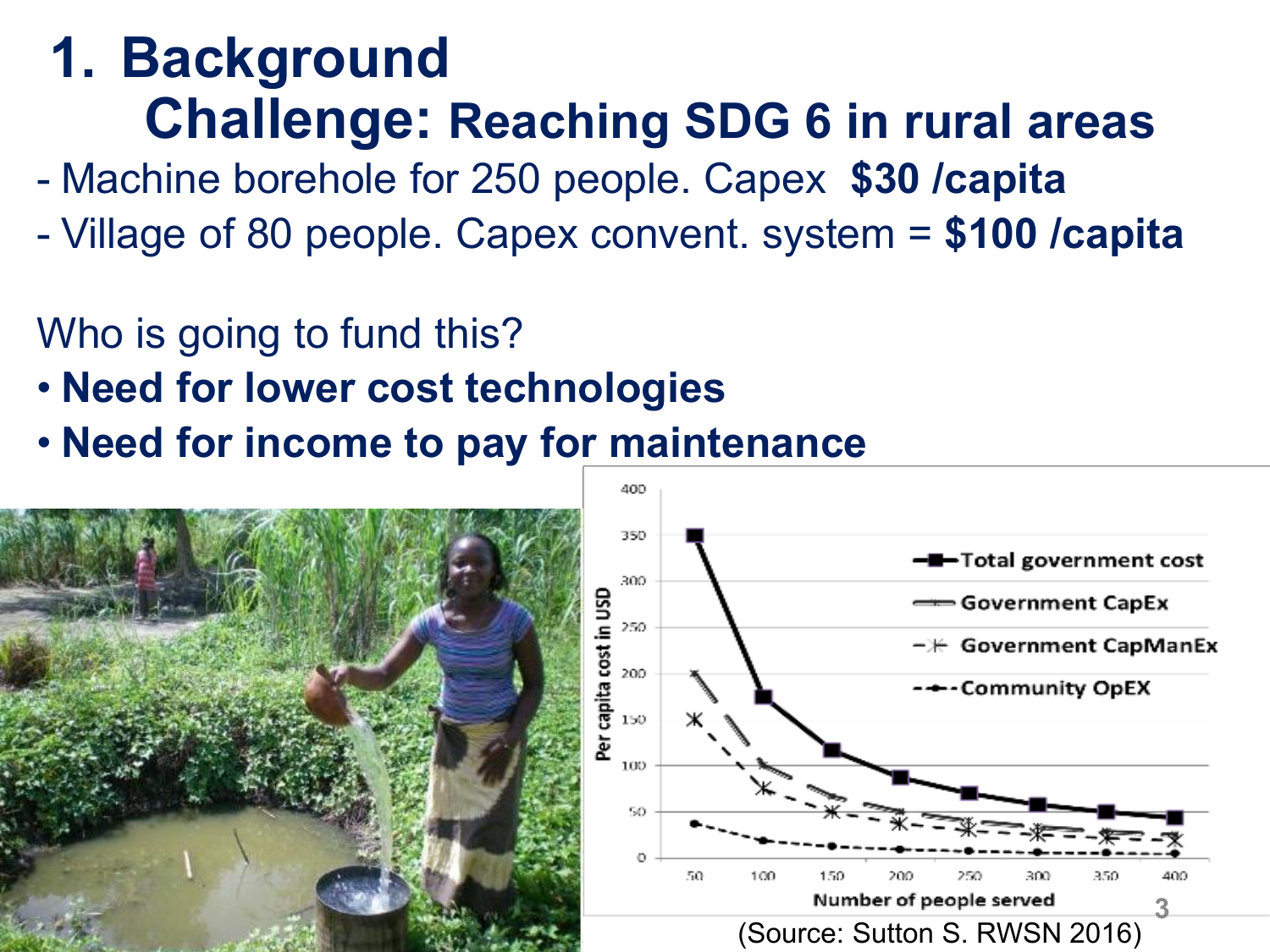**SMART Centre approach (self-supply + SMARTechs) Cont...Background A solution!**



**S**imple **M**arket-based **A**ffordable and **R**epairable **T**echnologies



- **Reduce the cost and increase functionality**: innovative technologies, local production and repair
- **Productive use**: Irrigation, livestock
- **Create demand for Self- supply**
- **Private sector development**: train and support the local entrepreneurs to start their business on SMARTechs
- **Household water Treatment**

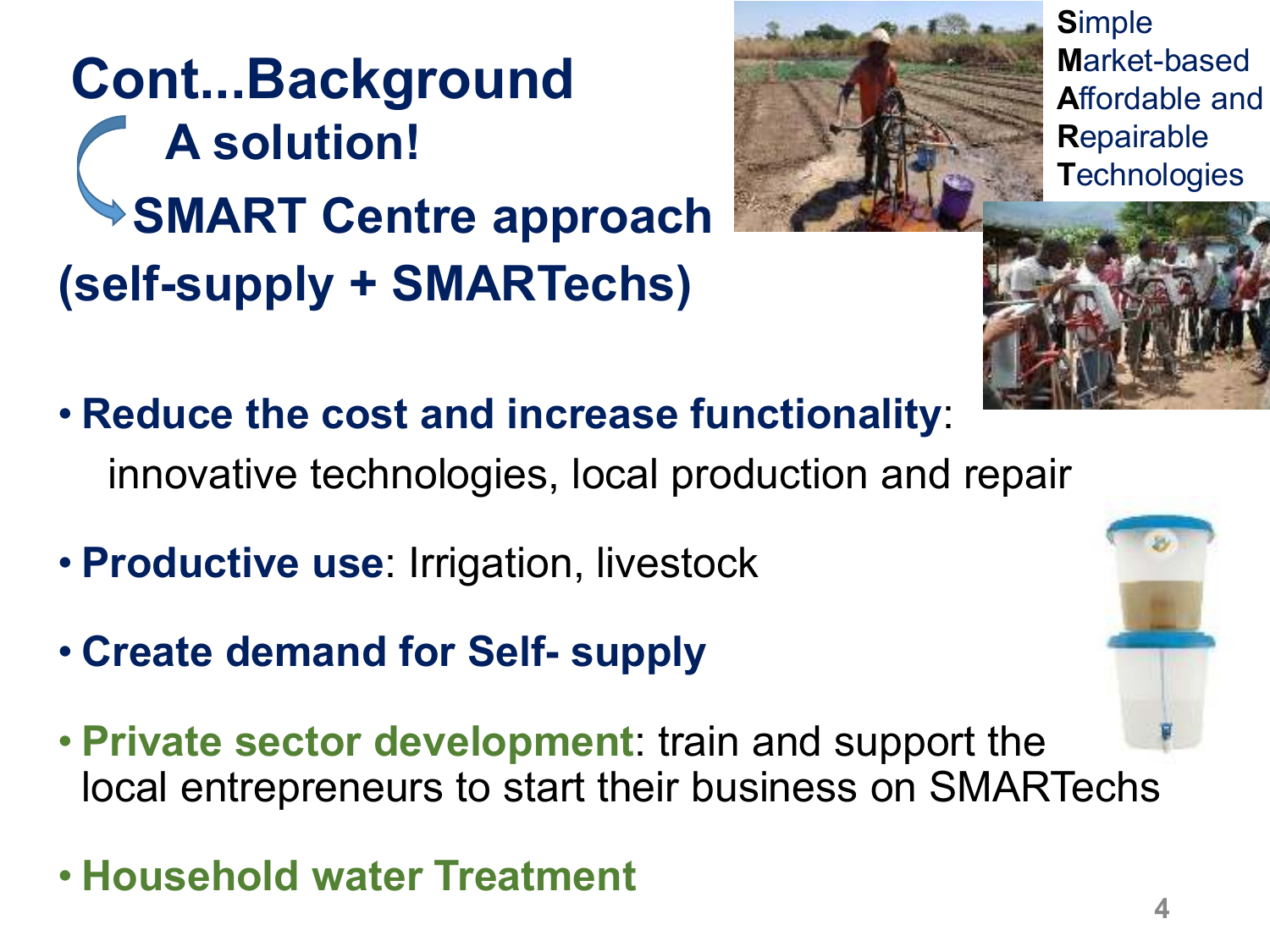## **2. A solution!**

#### **Examples of SMARTechs:**

#### Manual drilled wells 10-50 m deep Rainwater harvesting



![](_page_4_Picture_4.jpeg)

# tanks/ well recharging

![](_page_4_Picture_6.jpeg)

Rope pumps 5 - 35 m. deep **<sup>5</sup>**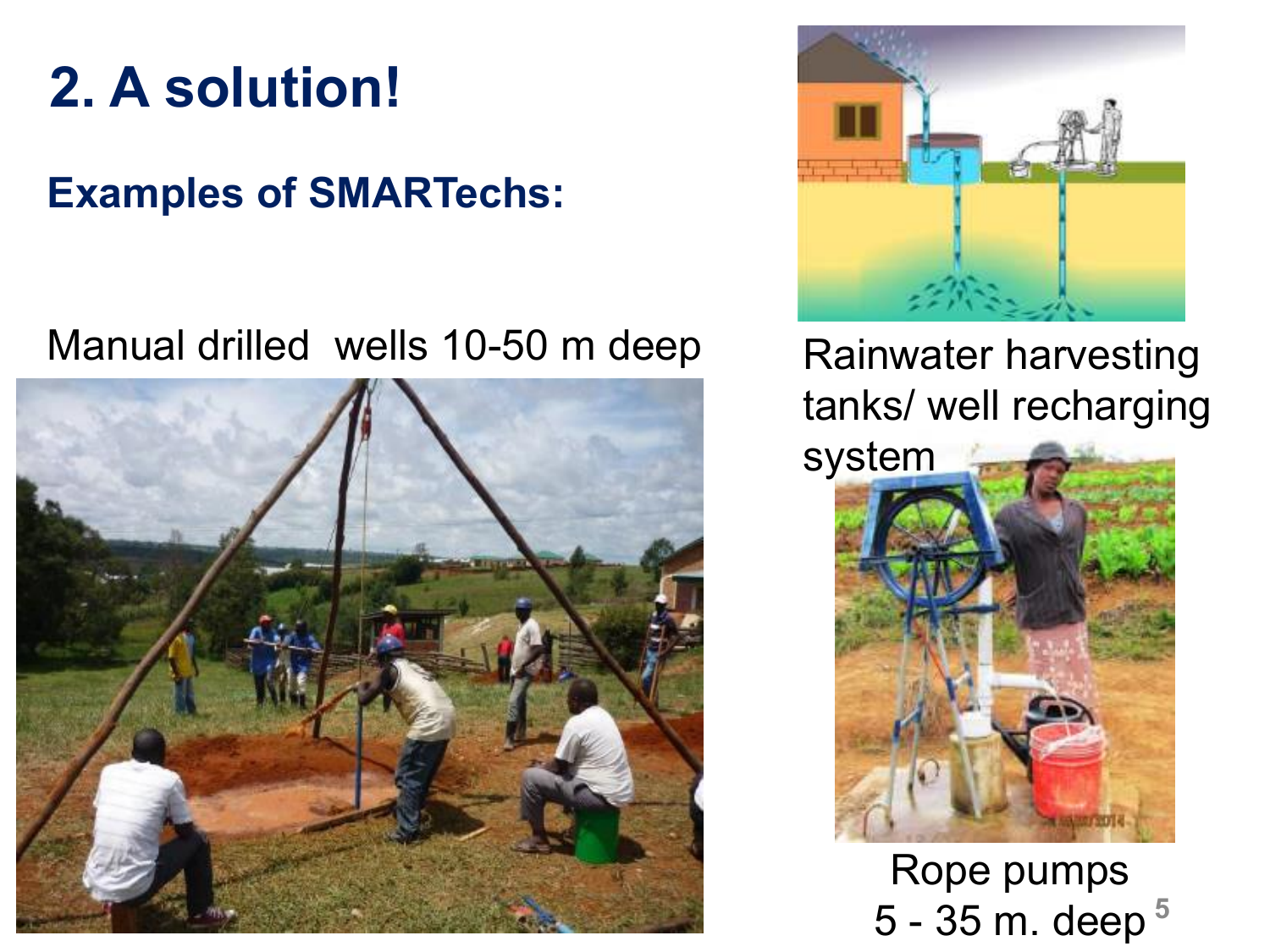## **3. Objective**

To accelerate scaling up of SMARTechs for water supply in Tanzania.

![](_page_5_Picture_2.jpeg)

# **4. Methodology**

- Questionnaires (Mufindi, Njombe districts)
- Direct interviews
- Observation/field visit
- Reports review (mWater surveyor –Southern Highlands-)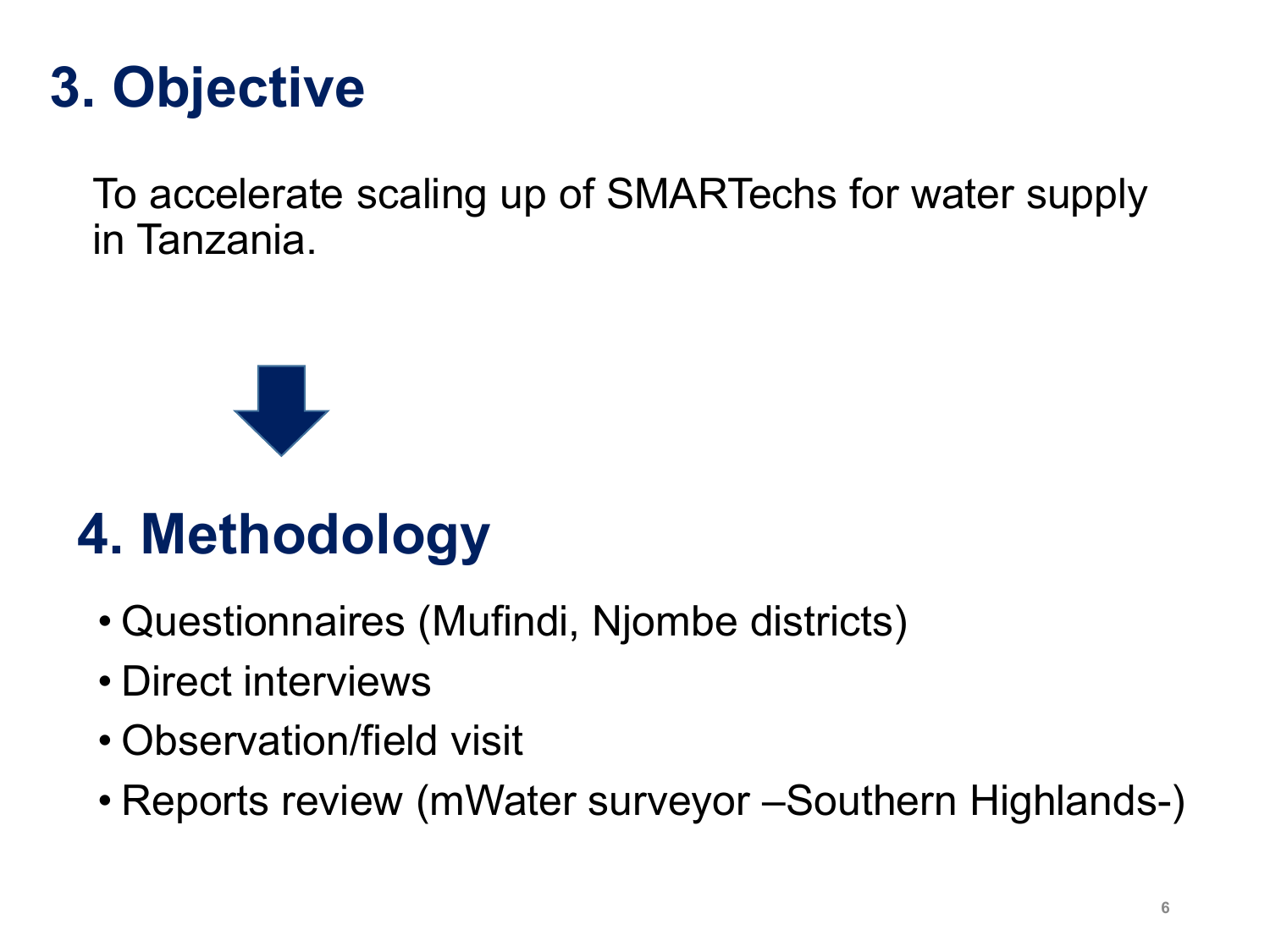## **5. Capacity and Achievements**

![](_page_6_Picture_1.jpeg)

#### Achievements:

- **5,000** hand drilled **wells**
- **10,000 Rope pumps**
- **50** enterprises **trained**
- Over **500,000 people** now have an improved water source (over **50% self-supply**)

Capacity: SHIPO SMART Centre: - Show 20 SMARTechs, innovative low-cost WASH products

- A workshop for training

![](_page_6_Figure_9.jpeg)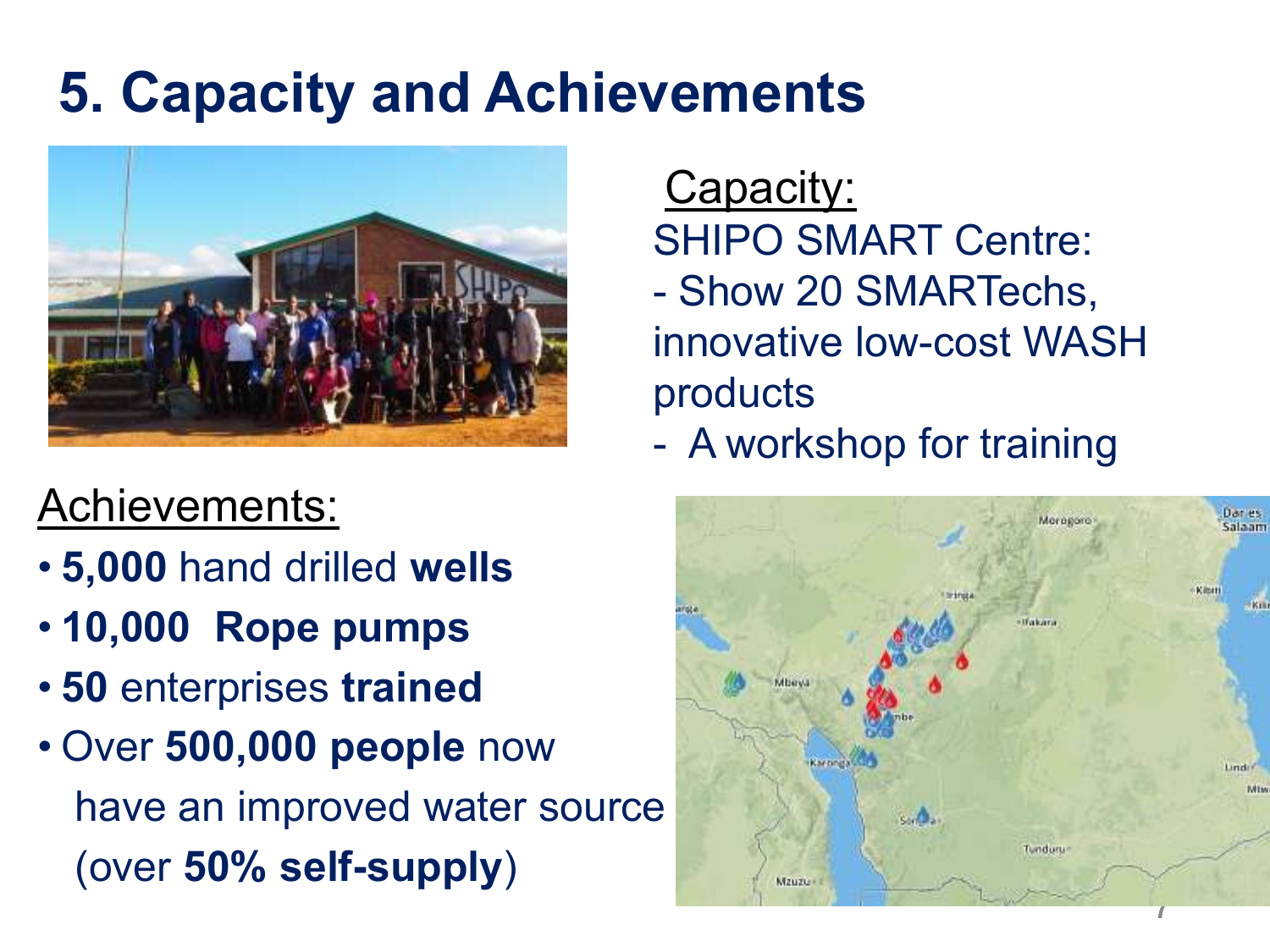## **6. Results**

• **High functionality** 

Higher in self-supply (92%) than in communal (80%)

• **Productive use of water**  Family wells and pumps increase yearly incomes by 100 to 500 USD

![](_page_7_Picture_4.jpeg)

- **Family owned becomes community served**  Water is shared with 1-35 households in self-supply
- **Subsidised communal wells created market for Selfsupply**
- **Best marketing : bottom-up approach** (needs come from the customer) **8**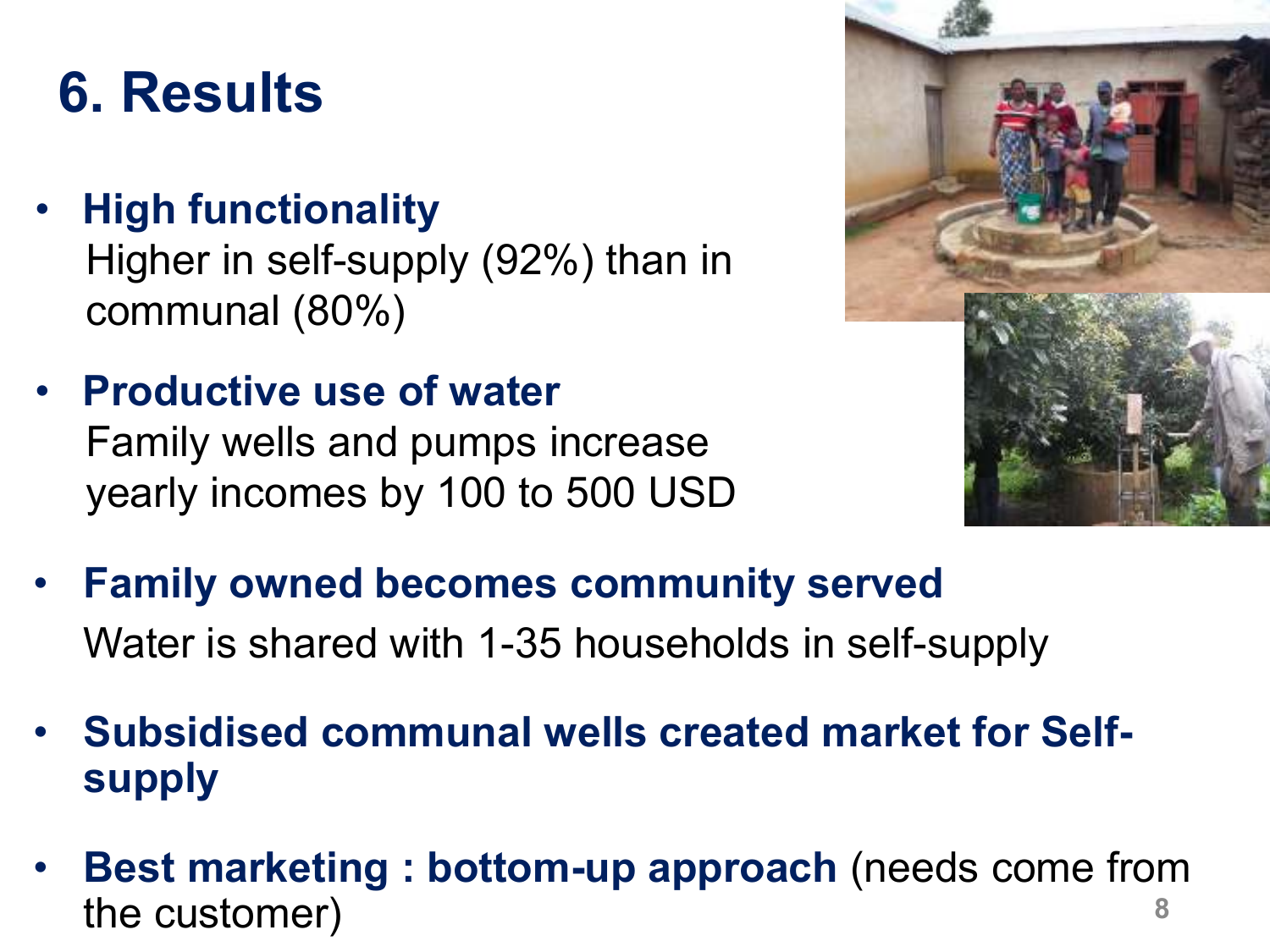# **7. Challenges**

Among the main challenges…

- More insight needed into the Tanzanian market for SMARTechs and how to develop this market.
- Because entrepreneurs work independently, mapping of water points is challenging and there is less control on quality and functionality of the water points.
- Collaboration with policy makers:  $\blacksquare$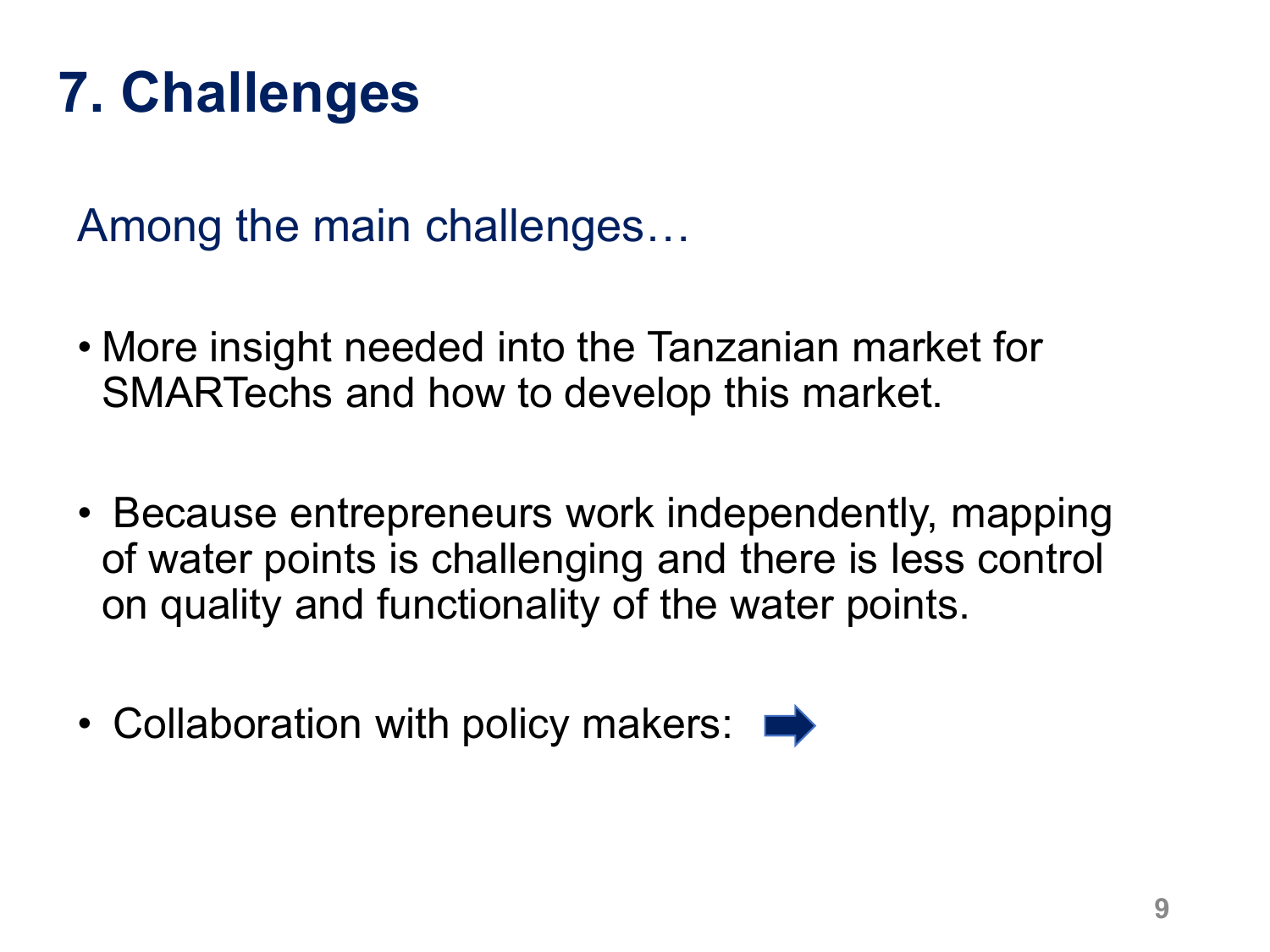# **7. Challenges**

#### **→ SHIPO SMART Centre supports the Tanzania National Water Policy:**

1.Policy of 2002 states in Section 1, Subsection 4.11

4.11 Legal and Regulatory Framework for Water Resources Management

Objective: to have strong and effective legal and regulatory framework for management of water resources

The Water Utilization Act of 1974 and its amendments is the principle legislation governing the utilization and pollution control of the water resources. This legislation and associated regulations do not adequately meet present and emerging water resources management challenges. Thus the legislation needs to be reviewed in order to address the growing water management challenges. In order to have an effective legal and requiatory framework the following will be done: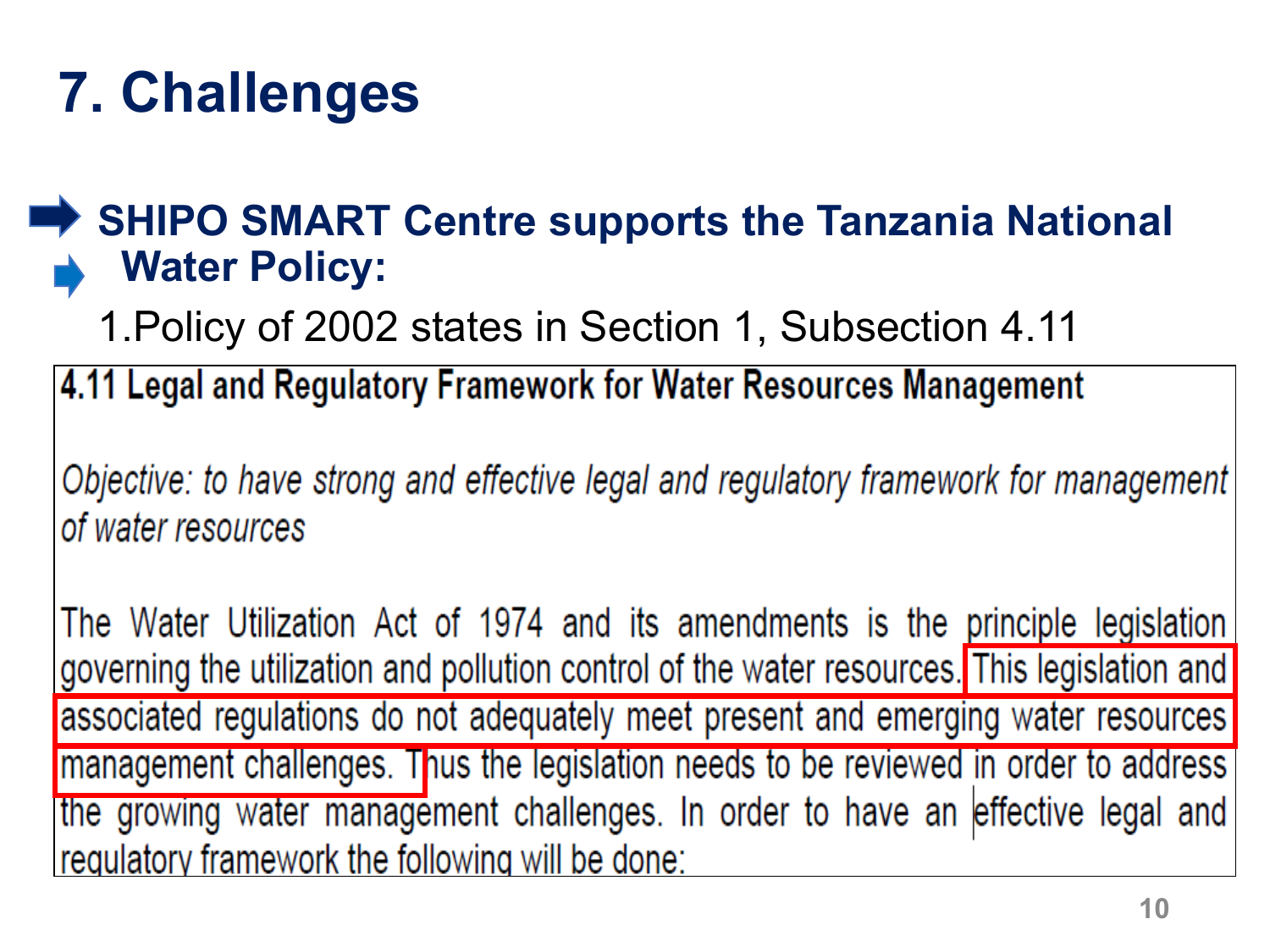# **7. Challenges**

2. Current regulations for exploration and drilling (licensing regulations, 2013) are determined by the depth of the well:

Groundwater drilling license Clause 17:

![](_page_10_Figure_3.jpeg)

**The regulation does NOT address small drilling companies who drill low cost and shallow wells to 50 meters deep <sup>11</sup>**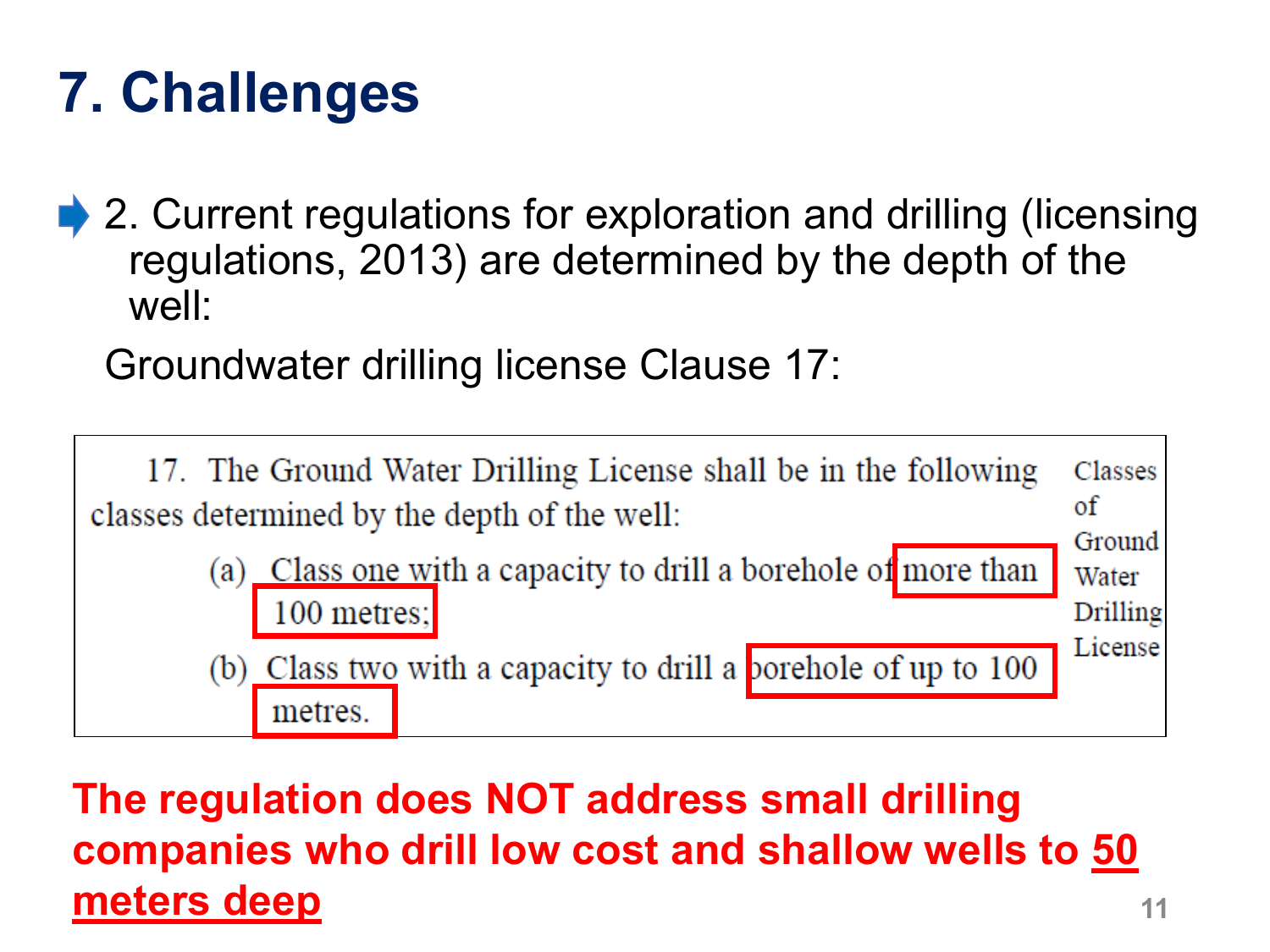## **8. Next steps**

- **Support** existing workshops with all aspects of the supply chain and to enhance their **technical** and **business skills.**
- **Certify** good drilling companies and metal workshops in order to guarantee **quality.**
- Introduce knowledge on SMARTechnologies into **vocational education**.
- Improve the **collaboration** with the **Government**:
	- With the SMARTechs, the Government, with the same budget, can reach more people and so reach SDG 6 in remote areas while collecting taxes (sustainable and cost-effective water supply).
	- Revise the Water policy 2002 and groundwater drilling regulations 2013 to include the SMARTechs.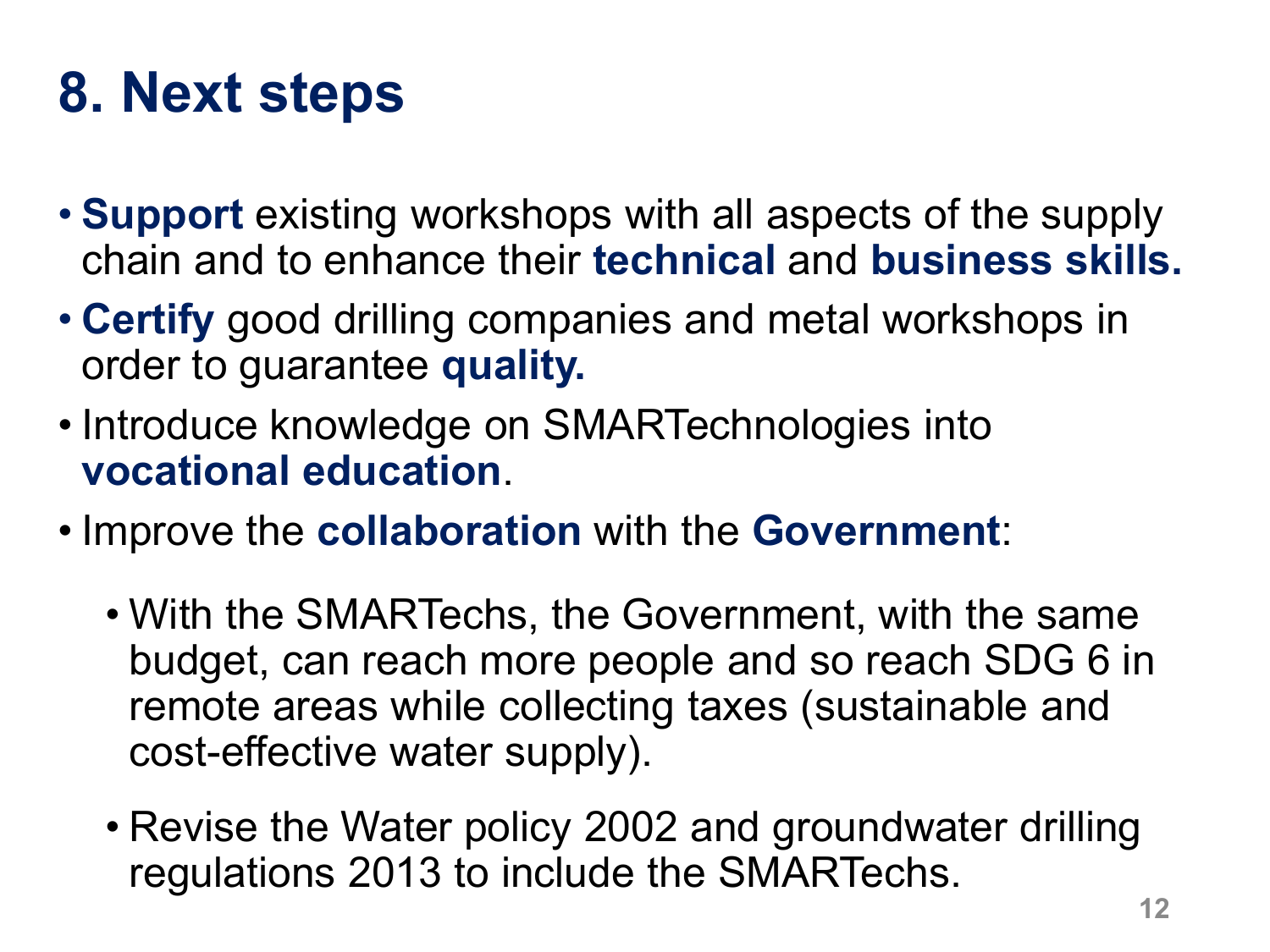## **9. Take-home messages**

- **SMARTechs** contribute to reach **SDG 6**, especially in areas where conventional technologies are not feasible or too expensive.
- The **SMART Centre approac**h has proved to be a **profit based sustainability** strategy.
- **Collaboration** with the **Government** is key to continue with the **scale up** of WASH related SMARTechs.

![](_page_12_Picture_4.jpeg)